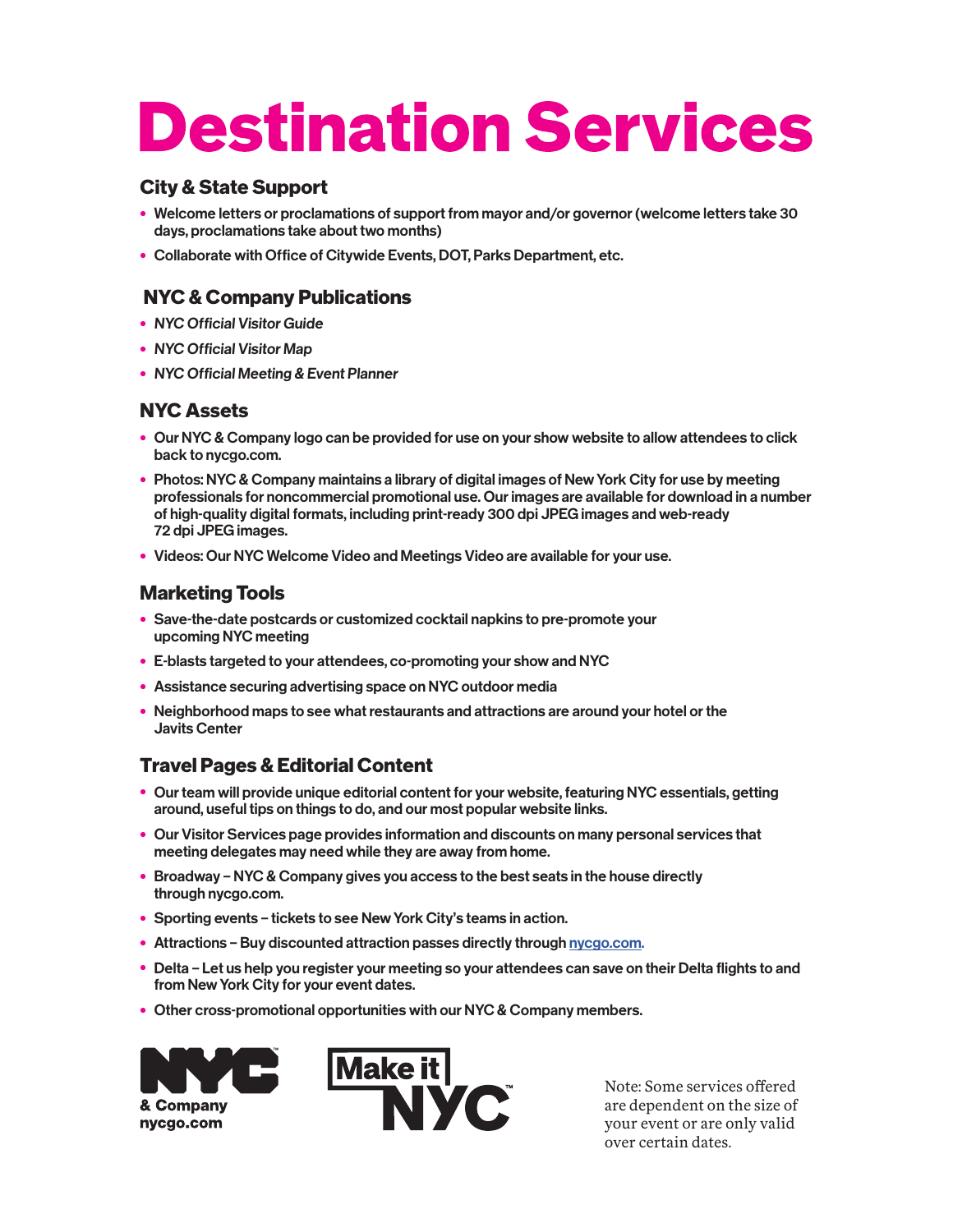#### **Housing**

• NYC & Company offers a host of housing services in partnership with onPeak, onpeak.com. With an overall innovative approach, personalized customer service and award-winning marketing, onPeak will infuse your housing program with intelligence and energy. Serving as the official housing partner for many of the most well-respected events across nearly every industry, onPeak will work with you to understand your unique needs and provide customized solutions to fit your organization. We not only have the next big ideas, we have the right big ideas for your event.

## **Spousal & Family Programs**

• By working with our membership, our department can help create an exciting New York City experience for the spouse or guest of a meeting delegate while the attendee does business.

#### **Customized Maps**

- We will create a customized map to highlight your meeting locations and other attractions so your attendees can easily navigate New York City. This map can be made available to you in a high-resolution PDF for use:
	- On your show's website
	- In print for distribution or published in the program book

#### **Exhibitor Assistance Program**

• We can reach out directly to your exhibitors to offer planning assistance for their entertaining needs – or you can send out our Welcome PDF to your exhibitors, post it on your website or include it in exhibitor tool kits.

#### **Delegate Discount Pass**

• Discounts and offers to over 100 member restaurants, attractions, museums and retailers are available to all convention attendees, exhibitors and staff.

# **Press & Social Media Assistance**

- When appropriate, our Communications team will create press releases to amplify your show's messaging.
- We can partner with you to enhance messaging on Facebook and Twitter, while delegates can also follow @nycgo on Twitter and Instagram for instant New York City updates.

#### **Venue Search & Site Inspections**

- We will help you find the perfect location for your off-site events.
- A service manager will assist in planning site inspections and accompanying the meeting planner throughout the City on a day of site visits.





Note: Some services offered are dependent on the size of your event or are only valid over certain dates.